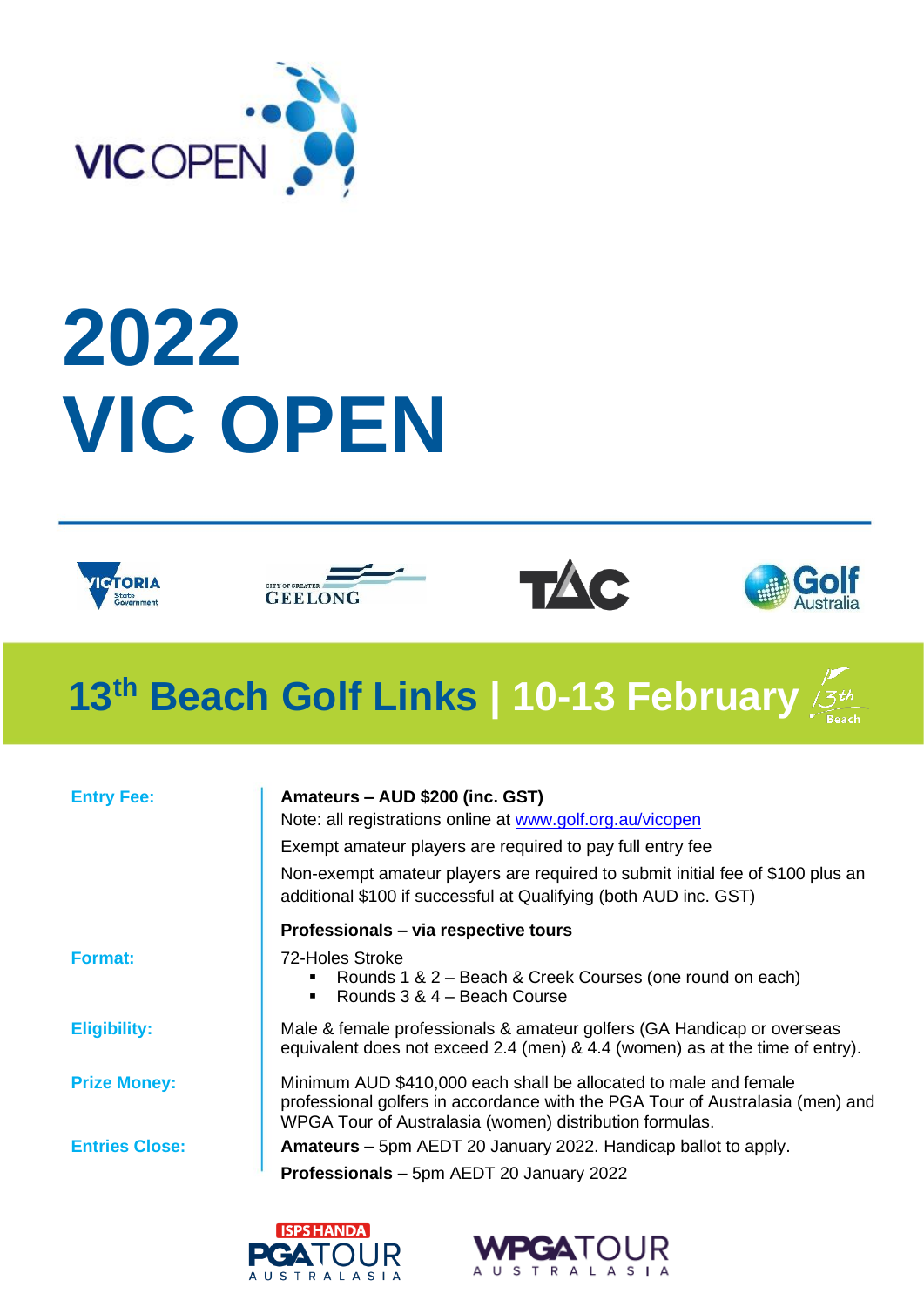### **2022 VIC OPEN – TERMS OF COMPETITION**

#### **A. GENERAL:**

- 1. The Men's & Women's Vic Open Championships will each be played over 72 holes stroke play at the 13th Beach Golf Links (Beach & Creek Courses), 18 holes each day on Thursday 10, Friday 11, Saturday 12, and Sunday 13 February 2022.
	- First & Second Rounds Creek & Beach Courses
	- Third and Fourth Rounds Beach Course

The Championship Committee reserves the right to fix and/or alter starting times. In the event of bad weather, or for any other reason, the Championship Committee may either shorten the tournament or appoint another day or days for completion of the Championships.

2. **Vic Open (Men) –** A maximum of 144 competitors shall be eligible to compete comprising exemptions from Qualifying and successful competitors from Qualifying. The leading 60 professional scores after 36 holes and any tied for 60th place, plus any amateur player on an equivalent or better 36-hole total to the 60<sup>th</sup> placed professional, shall qualify for the third round; the remainder shall be eliminated. At the completion of the third round (54 holes), the leading 35 players and any tied for 35<sup>th</sup> place (professionals and amateurs) will qualify for the fourth round; the remainder will be eliminated.

**Vic Open (Women)** – A maximum of 72 competitors shall be eligible to compete comprising exemptions from Qualifying and successful competitors from Qualifying. The leading 60 professional scores after 36 holes and any tied for 60th place, plus any amateur player on an equivalent or better 36-hole total to the 60<sup>th</sup> placed professional, shall qualify for the third round; the remainder shall be eliminated. At the completion of the third round (54 holes), the leading 35 players and any tied for 35<sup>th</sup> place (professionals and amateurs) will qualify for the fourth round; the remainder will be eliminated.

3. **Ties:** In the event of a tie or ties for the Men's and/or Women's Championships after 72 holes, a play-off to produce a single winner in each championship must be conducted. Players in such a tie will continue over such holes as the Championship Committee shall decide in a sudden-death, hole-by-hole play-off until the winner is determined.

In the event of a tie or ties for the leading Amateur positions, (unless the players tie for the Championship) joint winners will be declared.

- 4. **Trophies:** The winners will receive the Victorian Open Cup (Men) and Victorian Open Salver (Women). The leading Amateur in each event will each receive a memento.
- 5. a) The Championship will be under the sole management and control of the Championship Play Committee which will comprise Golf Australia's Chief Executive Officer, GA Tournament Director, Play Management & Regulations Senior Manager, and the PGA Tour of Australasia's Tournament Director Australasia and the CEO of the WPGA. In the absence of any members of the Championship Play Committee, such members of the Championship Play Committee who may be present at any time may give a decision, and any such decision will be deemed to be a decision made by the Championship Play Committee in its entirety.
	- b) In the case of both The Championship and any Pre-Qualifying Tournament, the Rules of Golf, as adopted by R&A Rules Limited, will apply together with the PGA of Australia/WPGA "Hard Card" and such Local Rules as are approved by the Championship Play Committee.
	- c) Any decision of the Championship Play Committee will be final in all matters relating to the Championship.
	- d) The Championship Play Committee reserves the right to vary any term of this event.
- 6. **The Model Local Rules relating to Conforming Driver Heads** (MLR G-1), Conforming Ball List (MLR G-3) and The One Ball Rule  $(MIR G-4)$  are in effect.
- 7. **Clubs Conforming with Groove and Punch Mark Specifications**: Model Local Rule G-2 is in effect.

There is no penalty under this Local Rule for carrying but not making a stroke with a club which does not conform to these groove and punch mark specifications. PENALTY FOR MAKING STROKE WITH CLUB IN BREACH OF THIS LOCAL RULE: Disqualification.

NB. This is in effect for the Championship Proper Only (it is not in effect for Qualifying).

8. **Distance Measuring Devices**: For the Qualifying Rounds and the Championship Proper, Rule 4.3a(1) of the Rules of Golf will apply.

- 9. **Prohibiting Use of Motorised Transportation:** Model Local Rule G-6 is in effect and modifies Rule 4.3a(i) in this way: During a round a player or caddie must not ride on any form of motorised transportation except as authorised or later approved by the Rules Committee. (A player taking a stroke and distance penalty is always authorised).
- 10. **Anti-Doping:** The GA anti-doping policy applies for this event. The GA anti-doping policy is the Australian National Anti-Doping Policy, effective from 1 January 2021, and can be found by **clicking here.**
- 11. **Pace of Play**: Pace of play guidelines will be laid down and strictly enforced (Rule 5.6b(3)).
- 12. **COVID-19:** The Championships Play Committee reserves the right to withdraw any player form the event for COVID-19-related circumstances.
- 13. **Practice:** During practice or during the Championships a player shall not place on the course, or cause to be placed on the course, any artificial marker or other device designed to indicate course measurements. A player in breach of this condition may be disqualified.

#### 14. **Caddies:**

- a) Caddies are optional for all rounds of the Championship proper.
- b) Any caddies must wear the caddie clothing provided. Competitors will always be liable for the actions of their caddies. A player whose caddie is in breach of this Term may be disqualified.
- All caddies must be fully vaccinated against Covid-19 and will be required to show proof of vaccination on arrival at the event – this applies to all caddies in both the Pre-Qualifying and the Tournament proper.
- 15. **Pull buggies:** Pull buggies are permitted for all rounds of the Championship Proper.
- 16. **Code of Conduct:** The Golf Australia Code of Conduct applies to all amateur competitors and their caddies. View the Code here
- 17. **Publicity:** Golf Australia, PGA of Australia, WPGA and Sponsors arrange publicity before and during the Championships in the Media, by live and recorded radio and television broadcasting, by filming, and in electronic form. The players assent to references to them and pictures of them in practice and play appearing and being used for commercial purposes by Golf Australia, PGA of Australia, WPGA and Sponsors. All rights for televising live, television recordings or for any visual or electronic reproduction of the Championship are reserved only to Golf Australia, PGA of Australia and WPGA and may only be made under licence.

#### **B. ENTRIES:**

- 1. **Men:** The Championship is open to all professional golfers NB professionals do not need to be members of a PGA or PGA Tour; and amateur golfers who either have a GA Handicap (or other national union) of 2.4 strokes or less, or who are exempt from Qualifying. Amateurs must conform in all respects with the Rules of Amateur Status as adopted by R&A Rules Limited. NB Amateurs will be permitted to change the status of their entry from amateur to professional up until the end of the day immediately prior to Qualifying.
- 2. **Women:** The Championship is open to all professional golfers NB professionals do not need to be members of a WPGA or WPGA Tour; and amateur golfers who either have a GA Handicap (or other national union) of 4.4 strokes or less, or who are exempt from Qualifying. Amateurs must conform in all respects with the Rules of Amateur Status as adopted by R&A Rules Limited. NB Amateurs will be permitted to change the status of their entry from amateur to professional up until the end of the day immediately prior to Qualifying.
- 3. **COVID-19 Vaccinations:** all players must be fully vaccinated against Covid-19 and will be required to show proof of vaccination on arrival at the event – this applies to all players and caddies in both the Pre-Qualifying and the Tournament proper.
- 4. **Gender Policy:** Golf Australia's Gender Policy applies to all amateur golfers.
- 5. **Closing dates:** Professional entries for the Championships (including Qualifying) close at 5pm AEDT on Thursday 20 January 2022.

Amateur entries for the Championships (including Qualifying) close at 5pm AEDT on Thursday 20 January 2022.

The Championship Committee reserves the right to accept late entries after that time under special circumstances.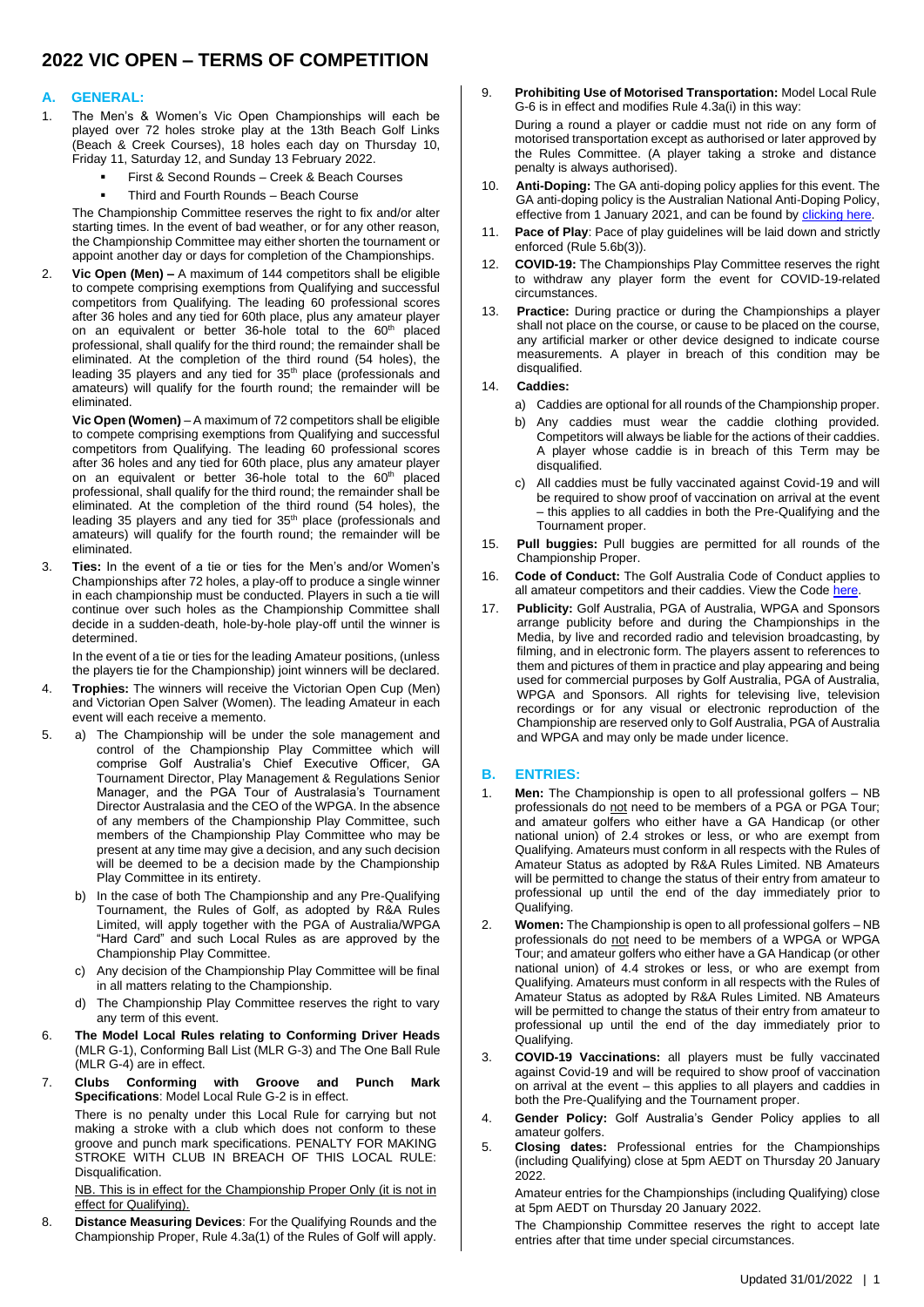# **2022 VIC OPEN – TERMS OF COMPETITION**

It is the sole responsibility of the entrant to ensure their entry is received prior to the closing time for entries that is applicable to them. An amateur player's entry has not been officially received until their name has been posted a[t www.golf.org.au/vicopen.](http://www.golf.org.au/vicopen)

#### **6. ENTRY PROCESS (inc. QUALIFYING):**

**Amateur:** Amateur entries will only be accepted via the Golf Australia online entry system a[t www.golf.org.au/vicopen.](http://www.vicopengolf.com/entries)

**Male Professionals:** PGA of Australia members MUST enter online via myPGA. All other professionals must enter online via the Non-Member entry page available online via the PGA website www.pga.org.au.

**Female Professionals:** WPGA and other professionals must enter via the WPGA.

**Note:** All entries shall be subject to the approval of the Championship Committee who reserves the right to accept or refuse any entry without giving any reason for the decision which shall be final.

7. **Entry fees:** The amateur entry fee for Qualifying is AUD \$100 (inc. GST) and AUD \$200 (inc. GST) for the Championship Proper. Non-exempt amateurs will be required to submit a further \$100 (inc. GST) if successful at Final Qualifying prior to the commencement of the Championship.

All professionals are to refer to their respective tour entry conditions for fees.

#### 8. **WITHDRAWALS & REFUNDS:**

Amateurs wishing to withdraw must contact GA prior to 5pm on Friday 4 February 2022 to ensure a full refund. Refunds for withdrawals after this date will be subject to medical/personal reasons only and are subject to approval by GA.

Male professionals entered into qualifying and wishing to withdraw may do so in writing to tour@pga.org.au up until 5pm on Friday 4 February to ensure a full refund.

Female professionals entered into qualifying and wishing to withdraw may do so in writing to the WPGA up until 7pm on Friday 4 February 2022 to ensure a full refund.

#### **C. FINAL QUALIFYING:**

For those competitors NOT exempt directly into the Championship Proper, the qualifying procedure will be as follows:

- 1. **Men:** Ten (10) spots will be available in the Men's Vic Open championship proper for non-exempt players. The 10 spots available to make up the field will be pro-rataed between the qualifying courses.
- 2. **Women:** Four (4) spots will be available in the Women's Vic Open championship proper for non-exempt players.
- 3. **Qualifying venues:** At least two separate stroke play competitions of 18 holes each will be played on Monday 7 February 2022 at Curlewis Golf Club and Sanctuary Lakes Club. Should a third venue be required, Ranfurlie Golf Club will be utilised.

The men's field shall be divided as evenly as possible between Curlewis and the Sanctuary Lakes Club. The women's field will be allocated to the Sanctuary Lakes Club. If required, additional men will be allocated to Ranfurlie Golf Club.

- 4. **Entry ballot:** Should the number of entries exceed the course capacity priority will be given to (in order):
	- a) PGATA/WPGA Full Tournament Members
	- b) Full Members of the Australian PGA (based on most recent Final National Rankings, then order of entry)
	- c) PGATA Affiliate Members
	- d) PGA of Australia Senior Tournament Members
	- e) Members of other recognised Tours (in order of date of entry)
	- f) Members of other recognised PGAs/WPGAs (in order of date of entry)
	- g) Non-aligned professionals (in order of date of entry)
	- h) Amateurs in exact handicap order (handicap as at close of entry).
- 5. **Ties:** Ties for the last places in each competition will be decided by sudden-death, hole-by-hole play-off as soon as practicable after all players have finished play. Reserve places (alternates) in case of subsequent withdrawals of Qualifiers from the Championship proper shall be decided by hole by hole play-off.

#### **6. ALTERNATES:**

**Men:** Alternates generated from the pre-qualifying tournament will remain as Alternates only for those players who become eligible for the tournament field through the pre-qualifying tournament.

Any position in the tournament field that becomes available through a withdrawal of an exempt player after registration closes at 2.00pm AEDT on Wednesday 9 February, will be filled from the ranked Category Members of their respective Tour.

For sake of clarity, during Round 1, if a player fails to arrive at the tee within 5 minutes after their tee time, their position will be filled by the first alternate from their Tour if available. If no eligible tour Member is available then the next available alternate from prequalifying can take that place.

**Women:** In the event of an exempt player withdrawing from the Championship or further places becoming available in the starting field up until the commencement of Qualifying (i.e. 8.00 am AEDT on Monday 7 February), these places will be taken from the relevant WPGA eligibility categories. In the event players are not available from the relevant eligibility categories, remaining places will be filled by the alternates from the qualifying. Places in the field as a result of withdrawals after 8.00 am on Monday 7 February will be allocated to the alternates from Qualifying.

#### **D. VIC OPEN (MEN) – FIELD COMPOSITION:**

The field of 144 male players will be determined as follows:

- **a. General:** Players exempted by the Championship Committee (maximum 10).
- **b. Professional:** Exempt professionals (104) from the PGA Tour exemption categories.
- **c. Golf Australia:** Golf Australia may provide up to a maximum number of 20 exemptions for players from final qualifying into the 2022 Championship. Golf Australia will notify the relevant players of their exemption. Exemptions for the 2022 Championship will be allocated in the following order:
	- 2021 Australian Amateur Champion
	- 2021 Australian Boys' Amateur Champion
	- 2021 Vic Amateur Champion
	- 2021 Port Phillip Open Amateur Champion
	- 2021 Junior Vic Open Champion
	- 2022 Vic Junior Amateur Champion
	- Remaining exemptions to be determined by Golf Australia
- **d. Qualifying:** 10 places from qualifying

**Note:** Any unutilised positions from categories a, b & c will revert to qualifying.

#### **E. VIC OPEN (WOMEN) – FIELD COMPOSITION:**

- The field of 72 female players will be determined as follows:
- **a. General:** Players exempted by the Championship Committee (maximum 10).
- **b. Professional:** Exempt professionals (38) from the WPGA exemption categories.
- **c. Golf Australia:** Golf Australia may provide up to a maximum number of 20 exemptions for players from final qualifying into the 2022 Championship. Golf Australia will notify the relevant players of their exemption. Exemptions for the 2022 Championship will be allocated in the following order:
	- 2021 Australian Amateur Champion
	- 2021 Australian Girls' Amateur Champion
	- 2021 Vic Amateur Champion
	- 2021 Port Phillip Open Amateur Champion
	- 2021 Junior Vic Open Champion
	- 2022 Vic Junior Amateur Champion
	- Remaining exemptions to be determined by Golf Australia
- **d. Qualifying:** 4 places from qualifying

**Note:** Any unutilised positions from categories a, b & c will revert to qualifying.

#### **F. REGISTRATION:**

All competitors must register at 13th Beach Golf Links between 9:00am– 5:00pm (Monday) and 7:00am–5:00pm (Tuesday) with tour officials in the Tournament Office. The Championship Committee reserves the right to waive this condition in special individual circumstances.